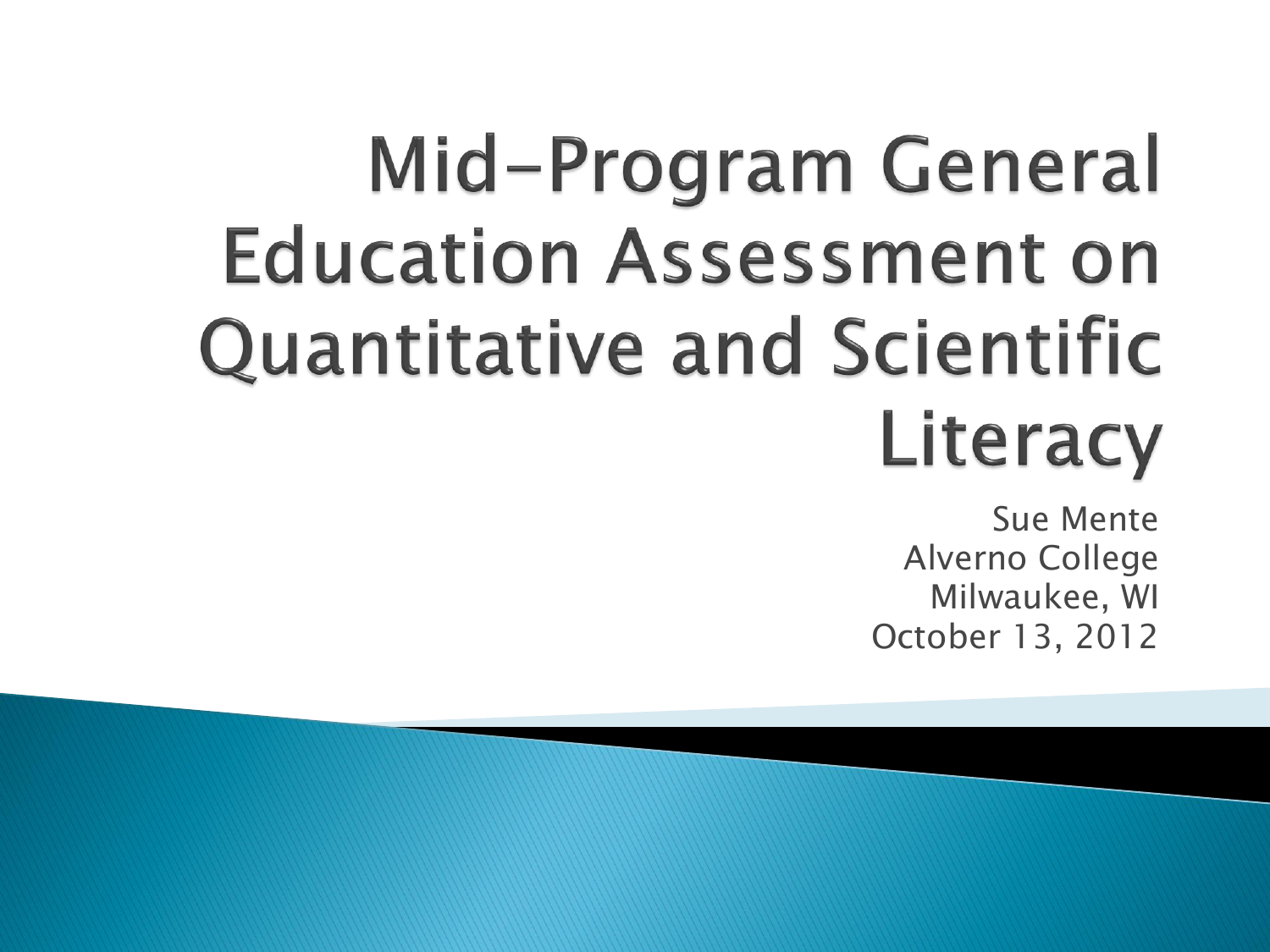# Alverno demographics

- ▶ 72% first generation
- 40% racial/ethnic minority
- ▶ 60% receive Pell Grants
- Average age 25 years old
- ▶ 58% need at least one developmental math class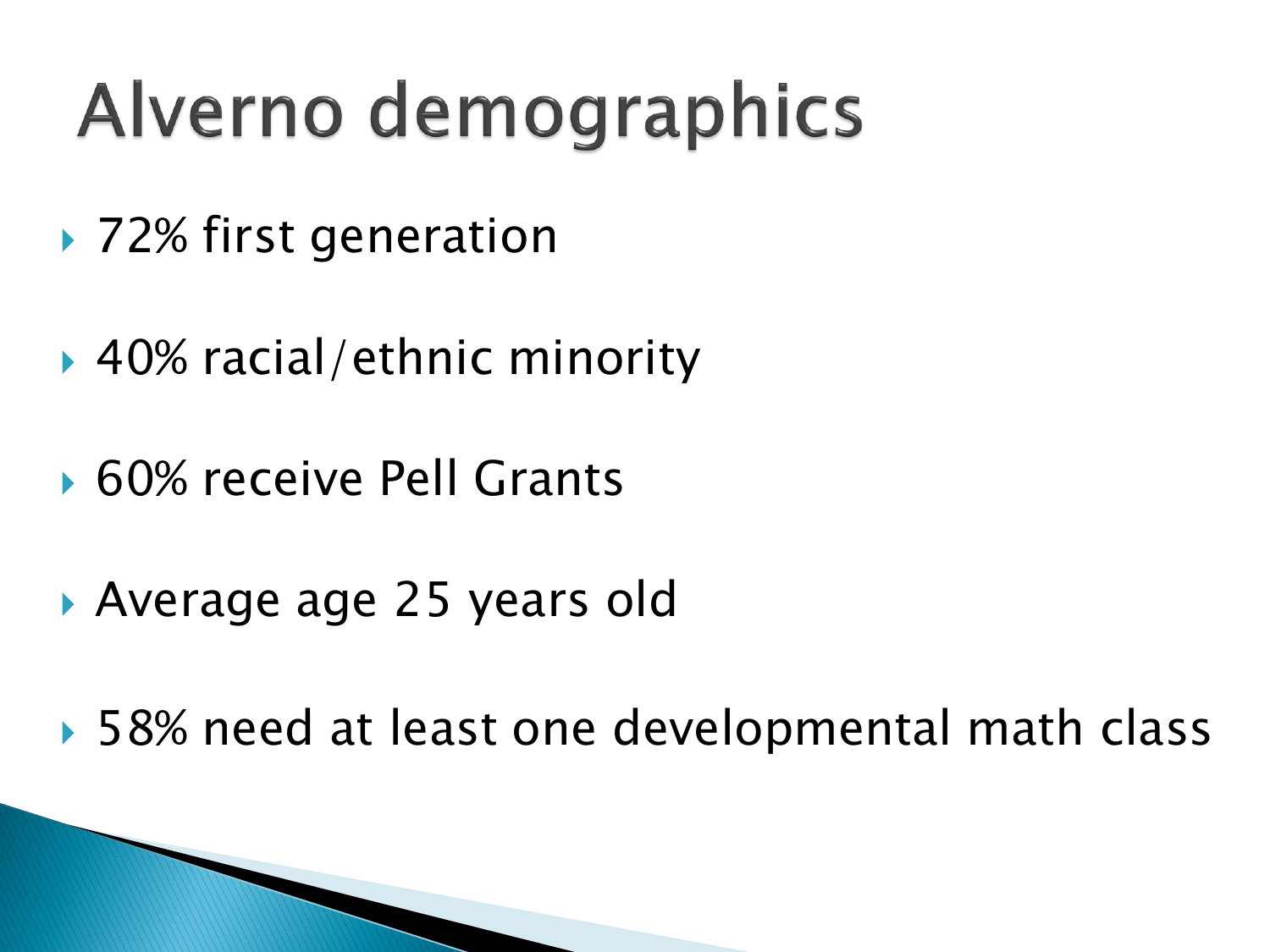# **Placement in curriculum**

- ▶ Approximately 4<sup>th</sup> semester
- **Prerequisite:** 
	- Demonstrated beginning level quantitative literacy criteria
	- Demonstrated level 3 problem solving and analysis ability criteria
	- Completed general education natural science courses
	- Completed general education communication courses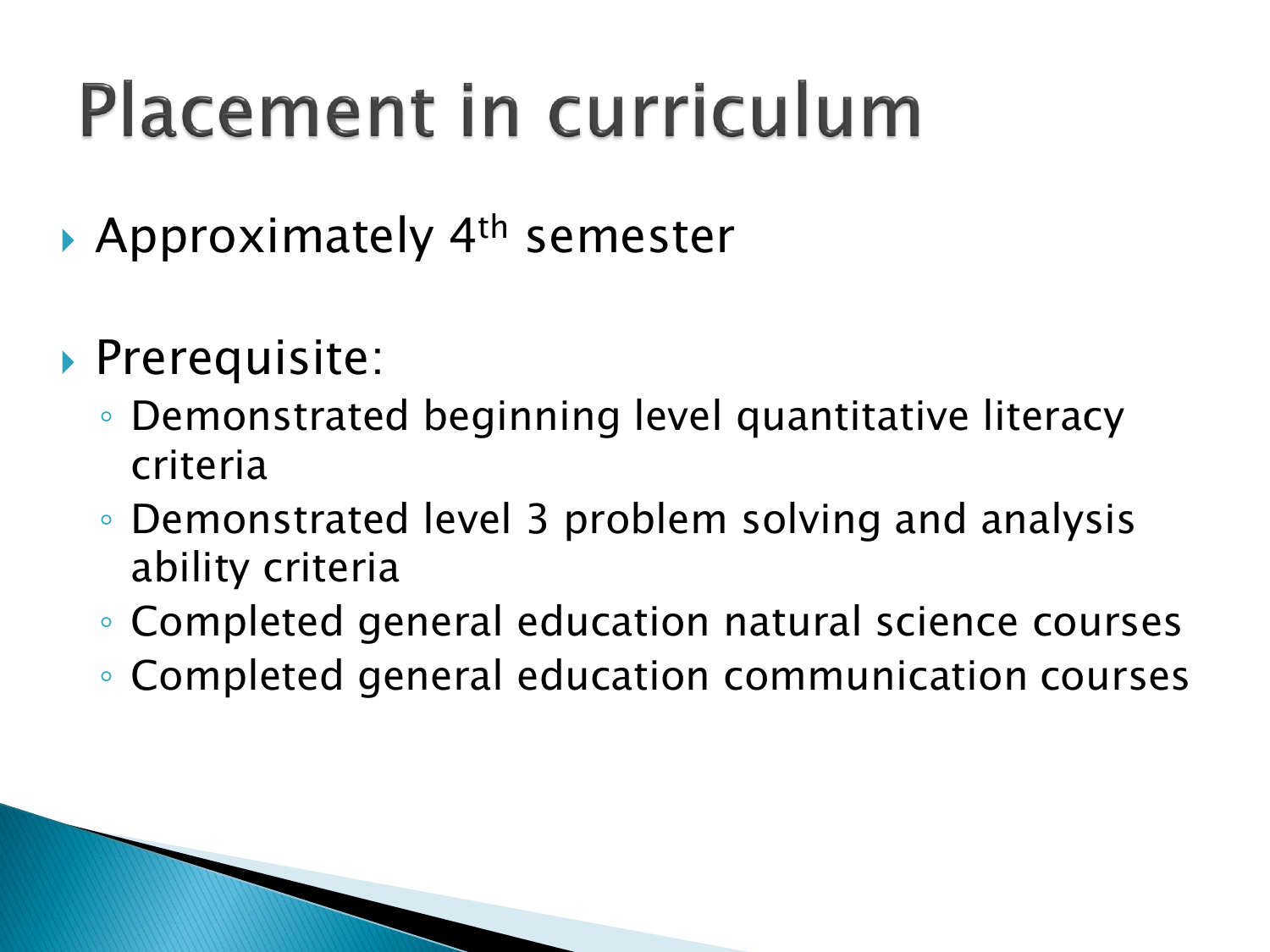#### **Assessment process**

- External assessment
	- Separate from courses
	- Opportunity to transfer and integrate knowledge and abilities across courses and time
	- Judged independently of previous performance
	- Assessed by someone other than course instructor
	- Results not tied to course, but tied to graduation
- ▶ Significant Self assessment component
- ▶ Face to face feedback with assessor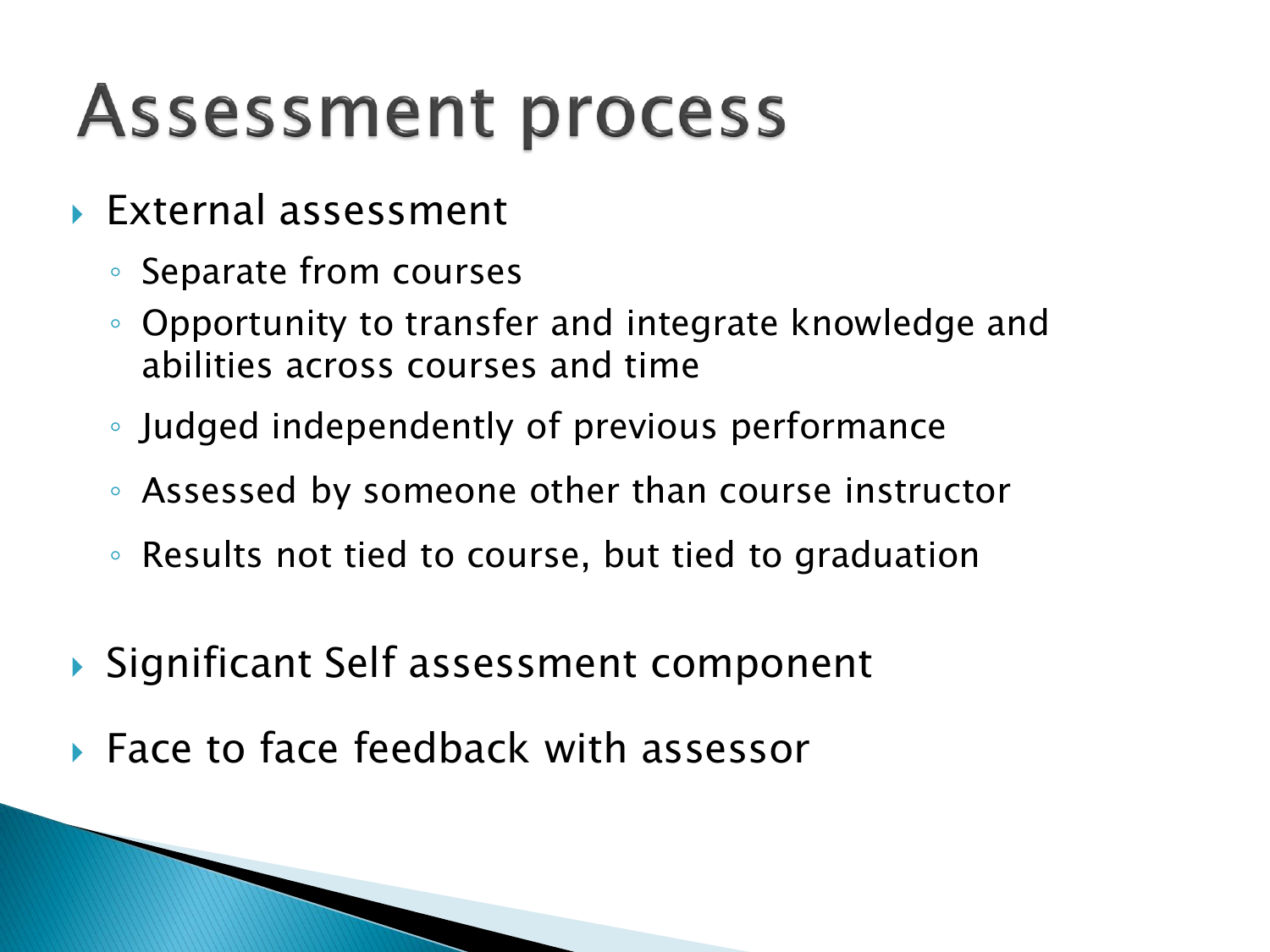## **Purpose for students**

- ▶ Show that you can draw on what you have learned in a variety of courses and other learning experiences
- Apply your learning to a new situation
- ▶ Review and reflect on your past performances in order to identify learning goals and plans that can help you strengthen your knowledge and abilities in the future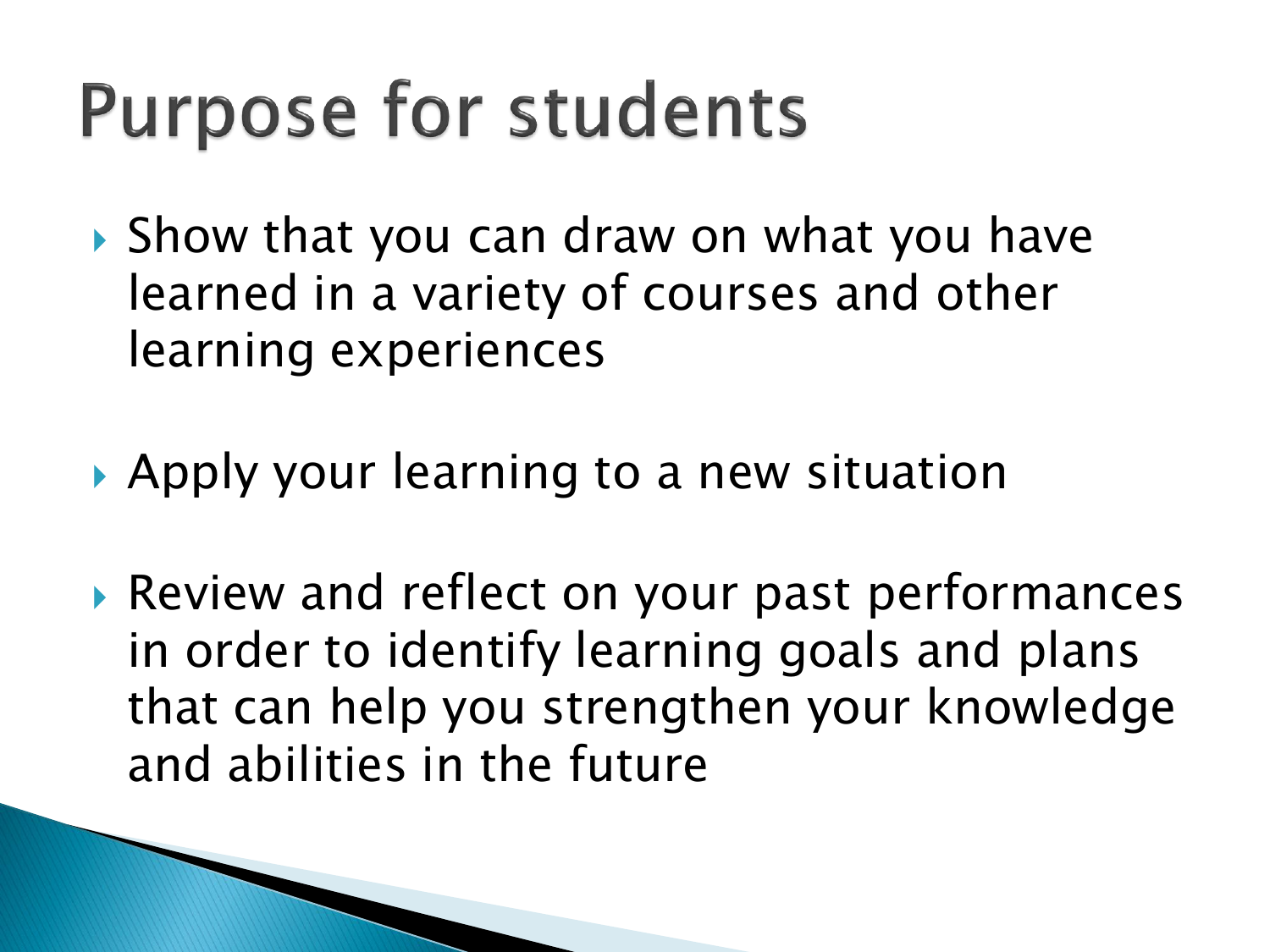#### Outcomes

- ▶ Accurately interpret and create representations of quantitative data.
- Critically evaluate data and make meaningful relationships among multiple sources of information about scientific questions.
- Effectively evaluate a data-driven problemsolving process.
- ▶ Clearly articulate connections between present performance and ongoing development of own abilities.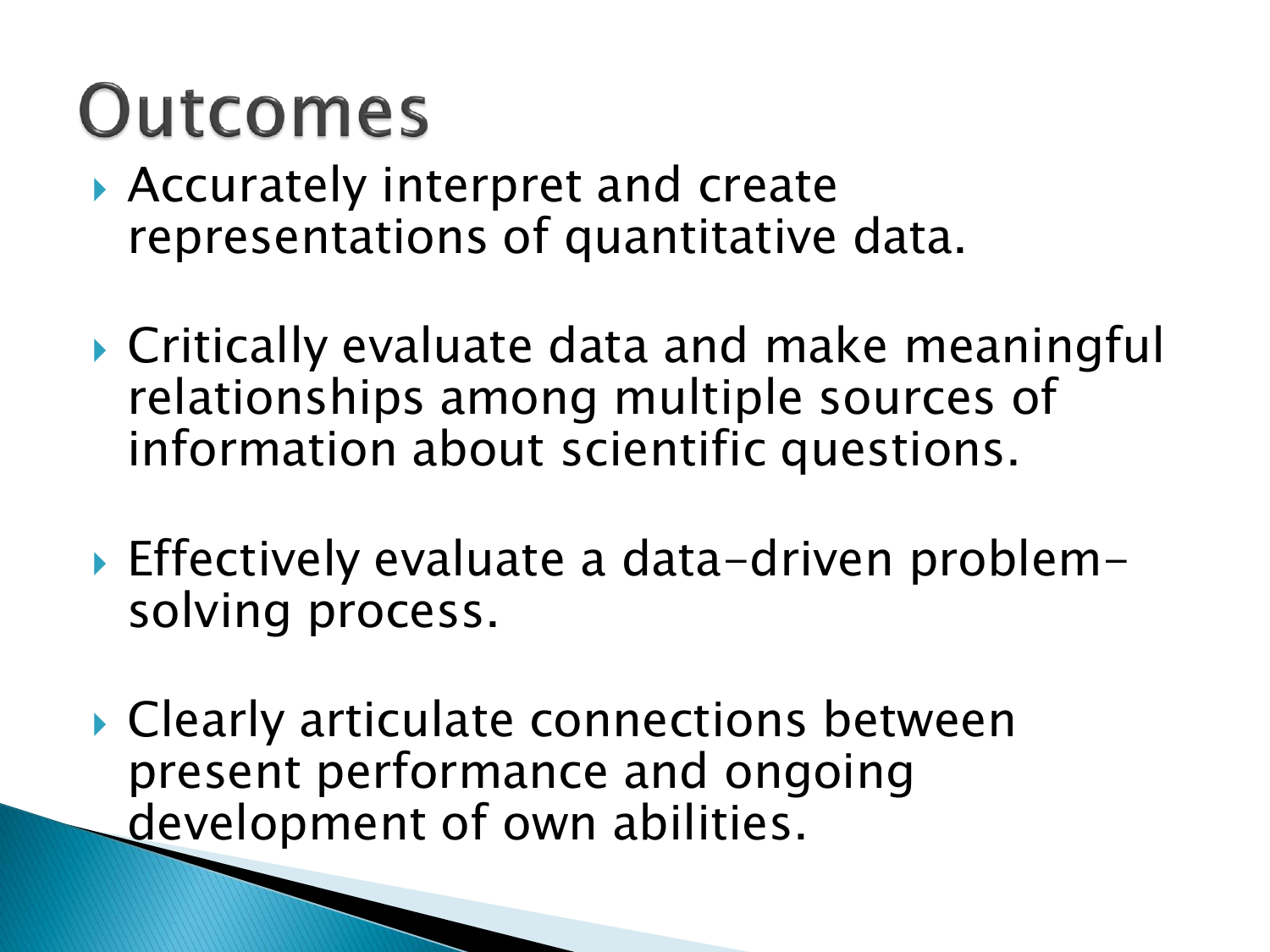#### **Assessment Record**

| <b>Criterion</b>                                              | <b>Ability</b>                             | <b>Evidence</b> | Met | <b>Partially</b><br><b>Met</b> | <b>Not</b><br><b>Met</b> | <b>Comments</b><br>What was<br>distinctive?<br><b>How was criterion</b><br>not met? |
|---------------------------------------------------------------|--------------------------------------------|-----------------|-----|--------------------------------|--------------------------|-------------------------------------------------------------------------------------|
| <b>Correctly</b><br>illustrate data<br>using a<br>spreadsheet | Quant Lit Level 2<br>&<br>Analysis Level 3 | Part 1, Qst. 9  |     |                                |                          |                                                                                     |
|                                                               |                                            | Part 2, Qst. 7  |     |                                |                          |                                                                                     |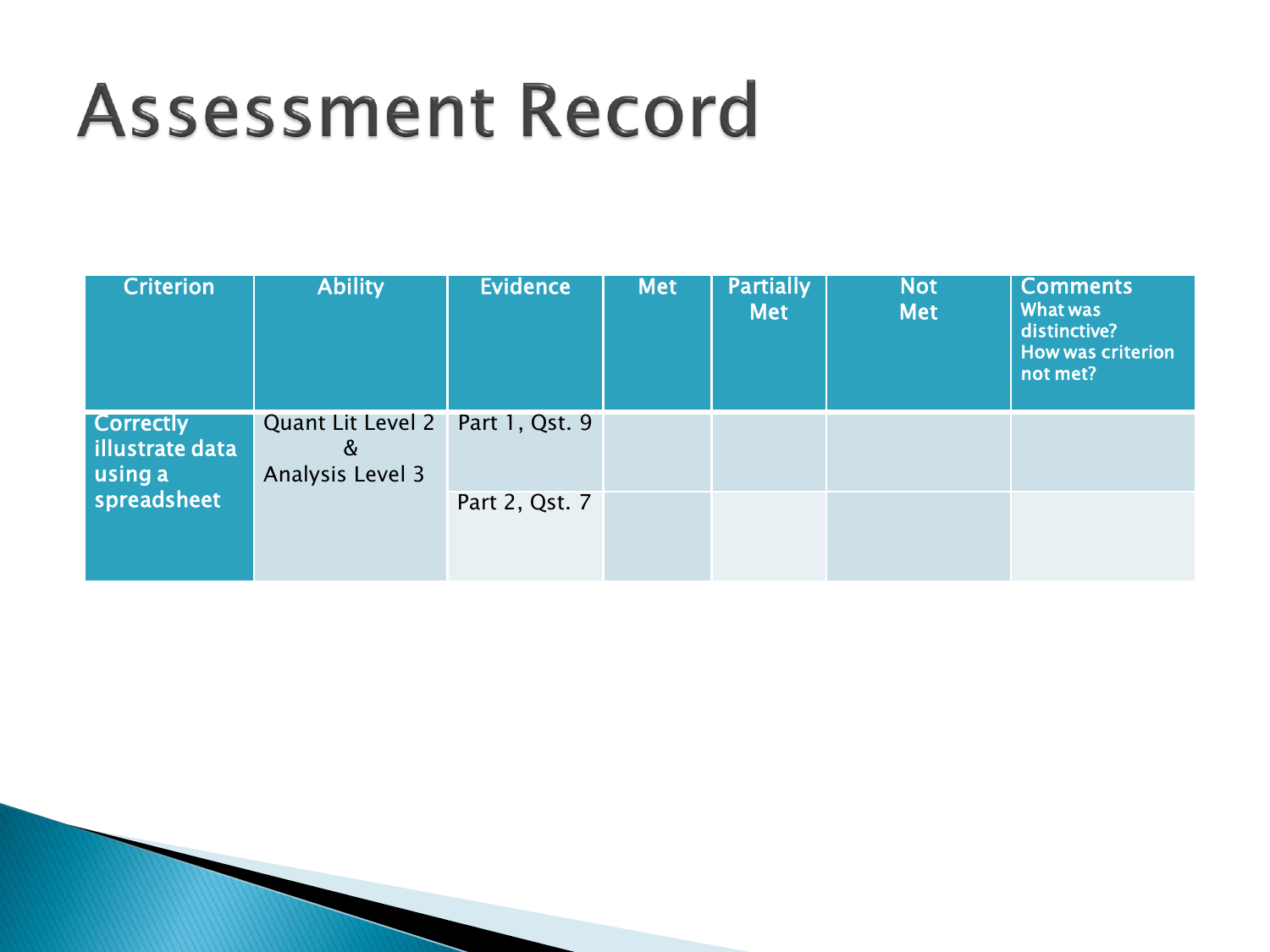## Context

This assessment is on a topic – bottled water – relevant to your daily life. Information about some of the controversies pertaining to bottled water will be presented during the assessment. You'll have an opportunity to examine your own practices regarding bottled water. Even more important, after considering data and other information about bottled water, you'll be asked to discuss implications for your personal decisions regarding water. In other words, how will your analysis of information and your use of the scientific method help you make informed decisions regarding your own behavior?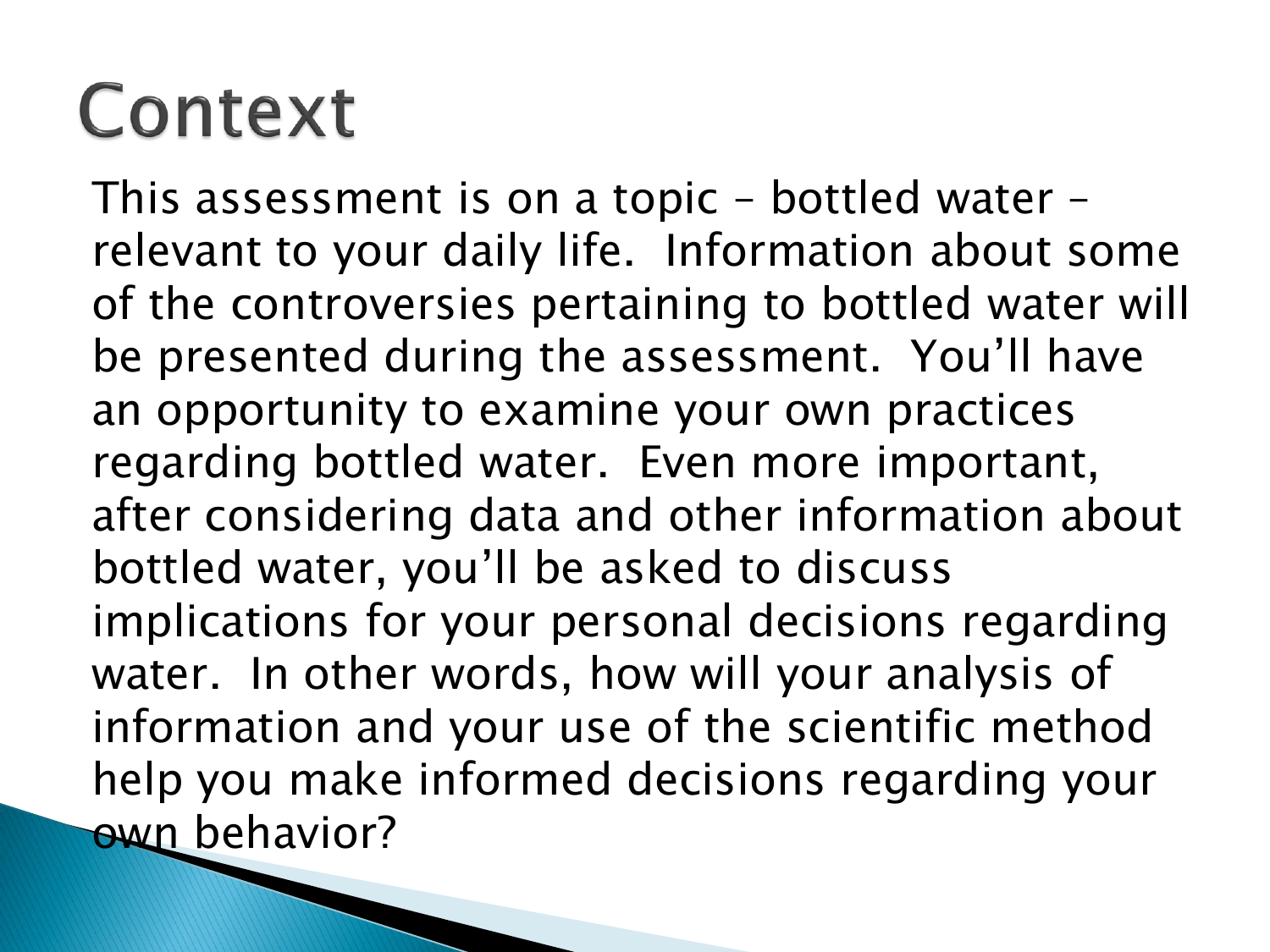#### **Assessors**

- ▶ Recruitment/faculty requirements
	- Faculty required to assess an external assessment
- $\blacktriangleright$  Training
	- Training session with sample student answers
	- Key criteria components/motivation discussed
- Assessor coaches
	- Coach available for assessor support during assessments

#### ▶ Challenges

- Attitude
- Expectation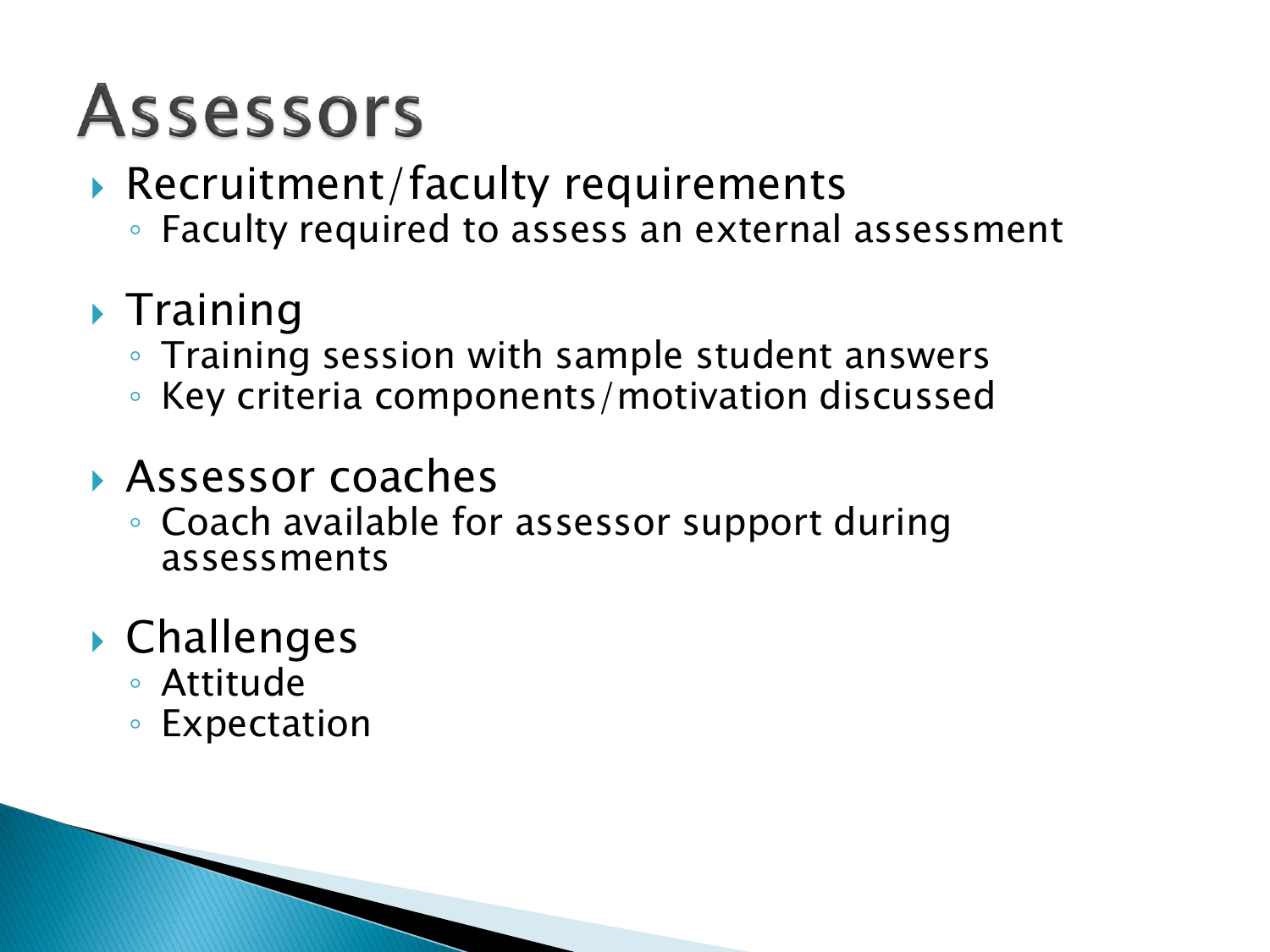## **Results**

- Must meet criteria for all outcomes to be successful
- $\blacktriangleright$  First year (n = 232)
	- 80% successful on assessment in first attempt
		- 86% successfully demonstrated QL criteria
		- 81% successfully demonstrated Analysis criteria
		- 82% successfully demonstrated Problem solving criteria
		- No significant differences between different schools
- Cumulative results ( $n = 495$ )
	- 75% successful on assessment in first attempt
	- 95% successful within two attempts (4% have not reassessed)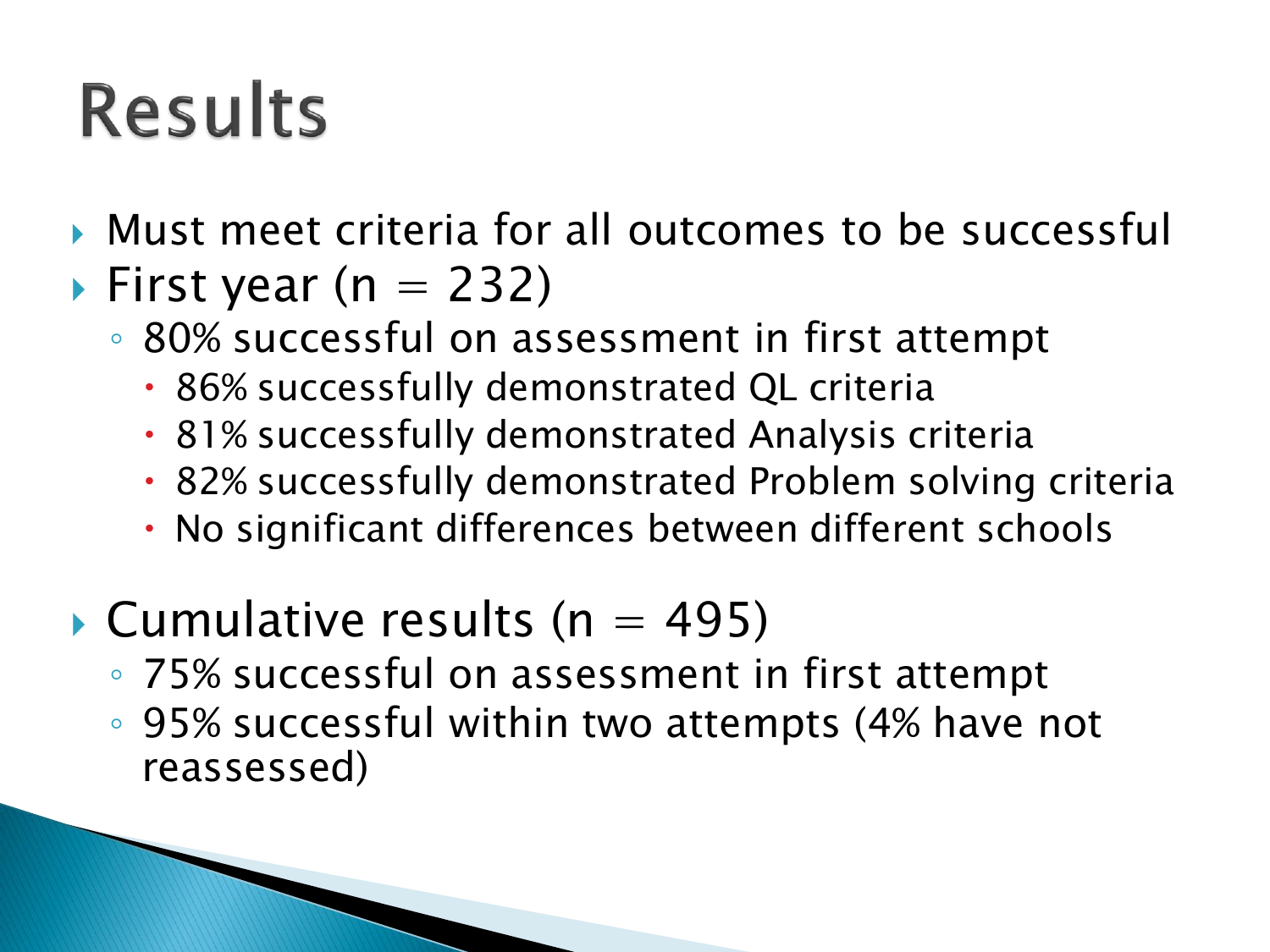# **Results and Responses**

- Student comments
	- should have prepared better
	- see connections I hadn't seen before
	- type of graphs/data different than what I see in my discipline
- Assessment revisions
	- Minimal to help with question clarity only
- Curricular implications
	- Workshop for faculty on results
	- Quantitative Literacy roundtable
	- More work on creating visual representations and describing data in QL courses